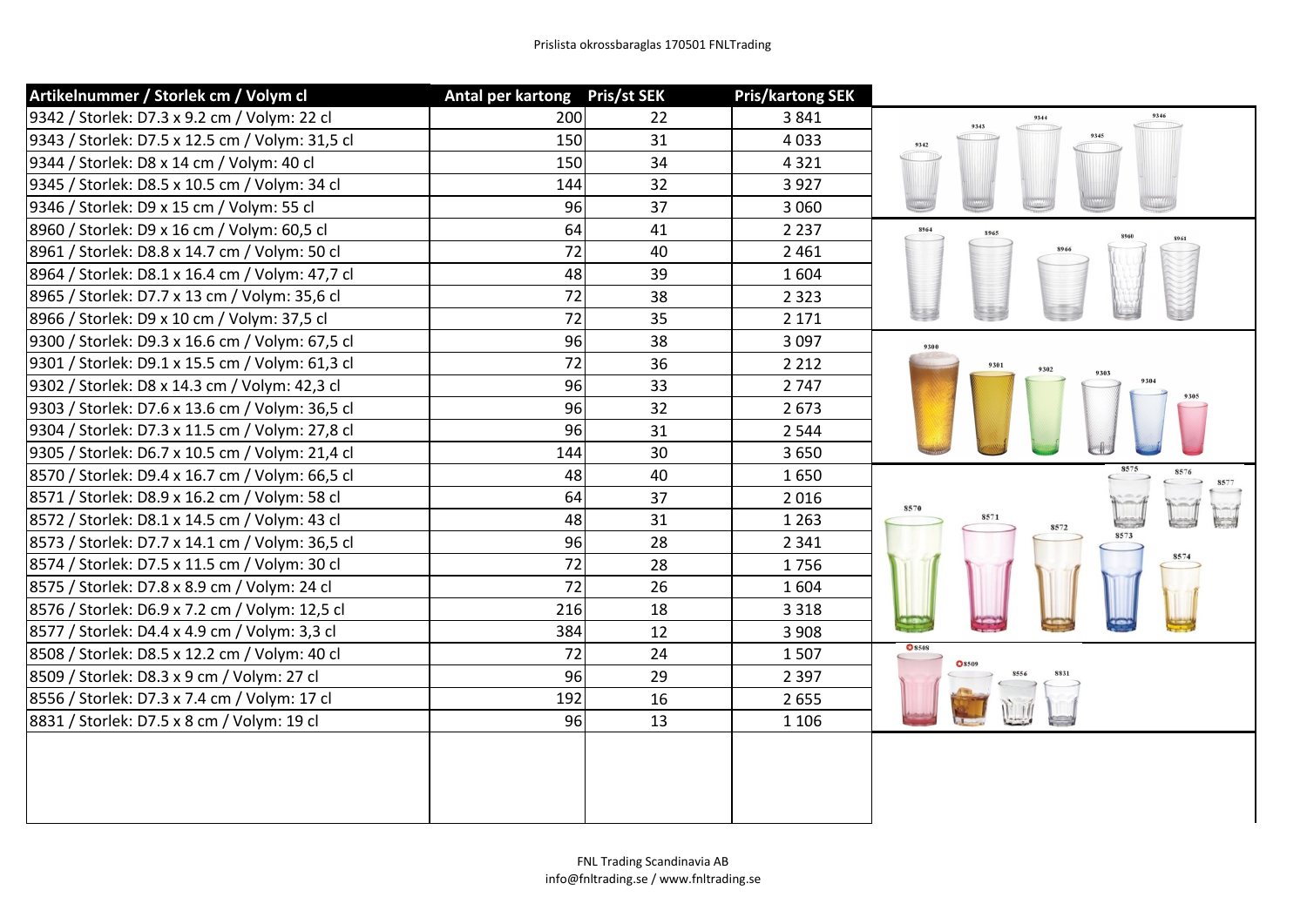| 8914 / Storlek: D10 x 17.4 cm / Volym: 73 cl    | 48  | 45 | 1844    | 8919                         |
|-------------------------------------------------|-----|----|---------|------------------------------|
| 8915 / Storlek: D10 x 14.9 cm / Volym: 62 cl    | 64  | 40 | 2 2 0 0 | 8914                         |
| 8916 / Storlek: D10 x 12.8 cm / Volym: 54 cl    | 64  | 35 | 1930    | 8915                         |
| 8917 / Storlek: D9.5 x 11.4 cm / Volym: 42,5 cl | 96  | 33 | 2728    | 8916                         |
| 8918 / Storlek: D9 x 8.8 cm / Volym: 30 cl      | 96  | 26 | 2 1 2 0 |                              |
| 8919 / Storlek: D8.3 x 7.8 cm / Volym: 21 cl    | 144 | 21 | 2 6 1 3 |                              |
| 8934 / Storlek: D7.5 x 7 cm / Volym: 16 cl      | 216 | 18 | 3 2 7 7 |                              |
| 8955 / Storlek: D6.8 x 6 cm / Volym: 11,2 cl    | 144 | 16 | 1936    |                              |
| 8941 / Storlek: D9.3 x 15.5 cm / Volym: 60 cl   | 48  | 34 | 1 3 8 3 |                              |
| 8942 / Storlek: D8.4 x 14 cm / Volym: 43,8 cl   | 72  | 30 | 1867    | 8941<br>8942<br>8943<br>8944 |
| 8943 / Storlek: D8.3 x 13 cm / Volym: 40 cl     | 48  | 26 | 1060    |                              |
| 8944 / Storlek: D7.9 x 12.7 cm / Volym: 35,2 cl | 54  | 24 | 1089    |                              |
| 8945 / Storlek: D7.4 x 12 cm / Volym: 29 cl     | 72  | 21 | 1 3 0 0 |                              |
| 8946 / Storlek: D7 x 11 cm / Volym: 23,8 cl     | 144 | 19 | 2 2 9 5 |                              |
| 8513 / Storlek: D8 x 11.7 cm / Volym: 36 cl     | 72  | 30 | 1880    | 8513<br>8968                 |
| 8562 / Storlek: D7.3 x 9.2 cm / Volym: 25 cl    | 144 | 20 | 2 4 8 9 | 8562<br>896<br>8963          |
| 8963 / Storlek: D9.2 x 10.4 cm / Volym: 41,5 cl | 72  | 33 | 2019    |                              |
| 8967 / Storlek: D8.6 x 9.6 cm / Volym: 27,6 cl  | 96  | 22 | 1844    |                              |
| 8968 / Storlek: D7.5 x 10.2 cm / Volym: 27,2 cl | 72  | 22 | 1 3 8 3 |                              |
| 8930 / Storlek: D8.5 x 13.5 cm / Volym: 50 cl   | 72  | 35 | 2 1 7 1 |                              |
| 8931 / Storlek: D8 x 11.5 cm / Volym: 40 cl     | 54  | 31 | 1421    |                              |
| 8932 / Storlek: D7.7 x 10 cm / Volym: 30 cl     | 72  | 28 | 1742    |                              |
| 8933 / Storlek: D7.4 x 8 cm / Volym: 24 cl      | 144 | 23 | 2793    |                              |
| 8988 / Storlek: D8.6 x 12.2 cm / Volym: 45,6 cl | 64  | 42 | 2 3 1 1 | 8988<br>8989                 |
| 8989 / Storlek: D7.9 x 11.8 cm / Volym: 36 cl   | 96  | 38 | 3 0 9 7 | 8990<br>8991<br>8992         |
| 8990 / Storlek: D9.2 x 9.6 cm / Volym: 42,3 cl  | 96  | 40 | 3 2 8 2 |                              |
| 8991 / Storlek: D9.2 x 9.6 cm / Volym: 31,6 cl  | 96  | 35 | 2913    | UID                          |
| 8992 / Storlek: D7.6 x 8 cm / Volym: 23 cl      | 96  | 33 | 2728    | W<br>JH                      |
|                                                 |     |    |         |                              |
|                                                 |     |    |         |                              |
|                                                 |     |    |         |                              |
|                                                 |     |    |         |                              |
|                                                 |     |    |         |                              |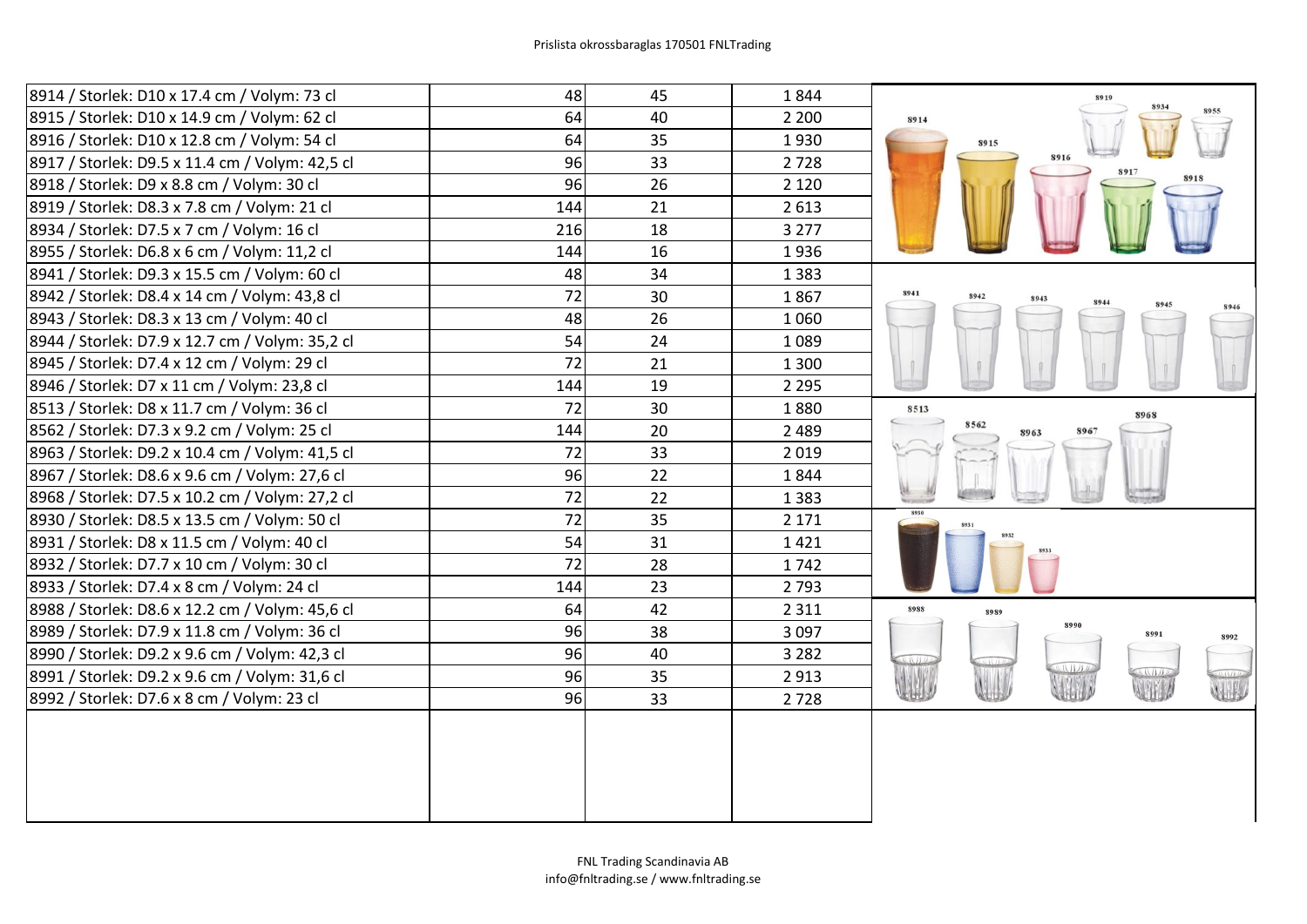| 8996 / Storlek: D8.8 x 21.5 cm / Volym: 63,3 cl      | 48  | 38 | 1549    |              |
|------------------------------------------------------|-----|----|---------|--------------|
| 8993 / Storlek: D8.5 x 20.2 cm / Volym: 53 cl        | 72  | 35 | 2 1 8 5 |              |
| 8994 / Storlek: D8.1 x 19.3 cm / Volym: 42,3 cl      | 72  | 33 | 2046    |              |
| 8995 / Storlek: D7.6 x 18.1 cm / Volym: 36 cl        | 72  | 31 | 1908    |              |
| 9314 / Storlek: D7.8 x 16.8 cm / Volym: 41,5 cl      | 64  | 29 | 1598    |              |
| 9315 / Storlek: D7.6 x 15.9 cm / Volym: 36 cl        | 72  | 27 | 1659    |              |
| 9347 / Storlek: D8.5 x 15.8 cm / Volym: 55 cl        | 75  | 34 | 2 1 6 0 |              |
| 9348 / Storlek: D8.4 x 13.8 cm / Volym: 45 cl        | 100 | 31 | 2689    |              |
| 9349 / Storlek: D7.8 x 12.8 cm / Volym: 36 cl        | 125 | 29 | 3073    |              |
| 9341 / Storlek: 8.9 x 8.9 x 16.2 cm / Volym: 64,5 cl | 64  | 31 | 1721    |              |
| 9340 / Storlek: 8 x 8 x 16 cm / Volym: 54,2 cl       | 64  | 27 | 1475    | 9341         |
| 9339 / Storlek: 8 x 8 x 14 cm / Volym: 46,7 cl       | 64  | 27 | 1475    | 9337         |
| 9338 / Storlek: 8.4 x 8.4 x 10 cm / Volym: 35,8 cl   | 96  | 25 | 2028    |              |
| 9337 / Storlek: 8.4 x 8.4 x 8 cm / Volym: 33,3 cl    | 96  | 22 | 1844    |              |
| 9336 / Storlek: 7.2 x 7.2 x 7.8 cm / Volym: 19,6 cl  | 120 | 20 | 2074    |              |
| 9327 / Storlek: D9 x 5*9 cm / Volym: 28,7 cl         | 96  | 45 | 3 6 6 9 |              |
| 9328 / Storlek: D9 x 10.5 cm / Volym: 30,5 cl        | 72  | 49 | 3028    |              |
| 9329 / Storlek: D9 x 12.5 cm / Volym: 36,5 cl        | 72  | 54 | 3 3 0 5 |              |
| 9330 / Storlek: D9.5 x 14.5 cm / Volym: 47 cl        | 48  | 58 | 2 3 8 7 |              |
| 9331 / Storlek: D9.3 x 16.6 cm / Volym: 60 cl        | 48  | 63 | 2 5 7 2 |              |
| 8594 / Storlek: D10 x 18 cm / Volym: 63,5 cl         | 32  | 82 | 2 2 5 5 |              |
| 8595 / Storlek: D9.7 x 17.5 cm / Volym: 56,5 cl      | 32  | 76 | 2077    |              |
| 8596 / Storlek: D9.1 x 17.4 cm / Volym: 43,5 cl      | 36  | 63 | 1950    |              |
| 8592 / Storlek: D8.5 x 10.5 cm / Volym: 35 cl        | 72  | 50 | 3 0 8 3 |              |
| 8956 / Storlek: D9.1 x 17.4 cm / Volym: 55,6 cl      | 24  | 49 | 1014    | 8546<br>8910 |
| 8957 / Storlek: D9.7 x 11.9 cm / Volym: 42,2 cl      | 36  | 43 | 1320    |              |
| 9323 / Storlek: D6.5 x 12.1 cm / Volym: 35,6 cl      | 72  | 39 | 2 4 2 0 |              |
| 9324 / Storlek: D8.8 x 8.5 cm / Volym: 25,1 cl       | 96  | 37 | 3 0 7 1 |              |
| 8910 / Storlek: D9 x 10 cm / Volym: 36,5 cl          | 72  | 39 | 2 4 3 3 |              |
| 8912 / Storlek: D9.8 x 9.3 cm / Volym: 43 cl         | 72  | 45 | 2765    |              |
| 8546 / Storlek: D8.4 x 15 cm / Volym: 57 cl          | 72  | 56 | 3 4 5 7 |              |
|                                                      |     |    |         |              |
|                                                      |     |    |         |              |
|                                                      |     |    |         |              |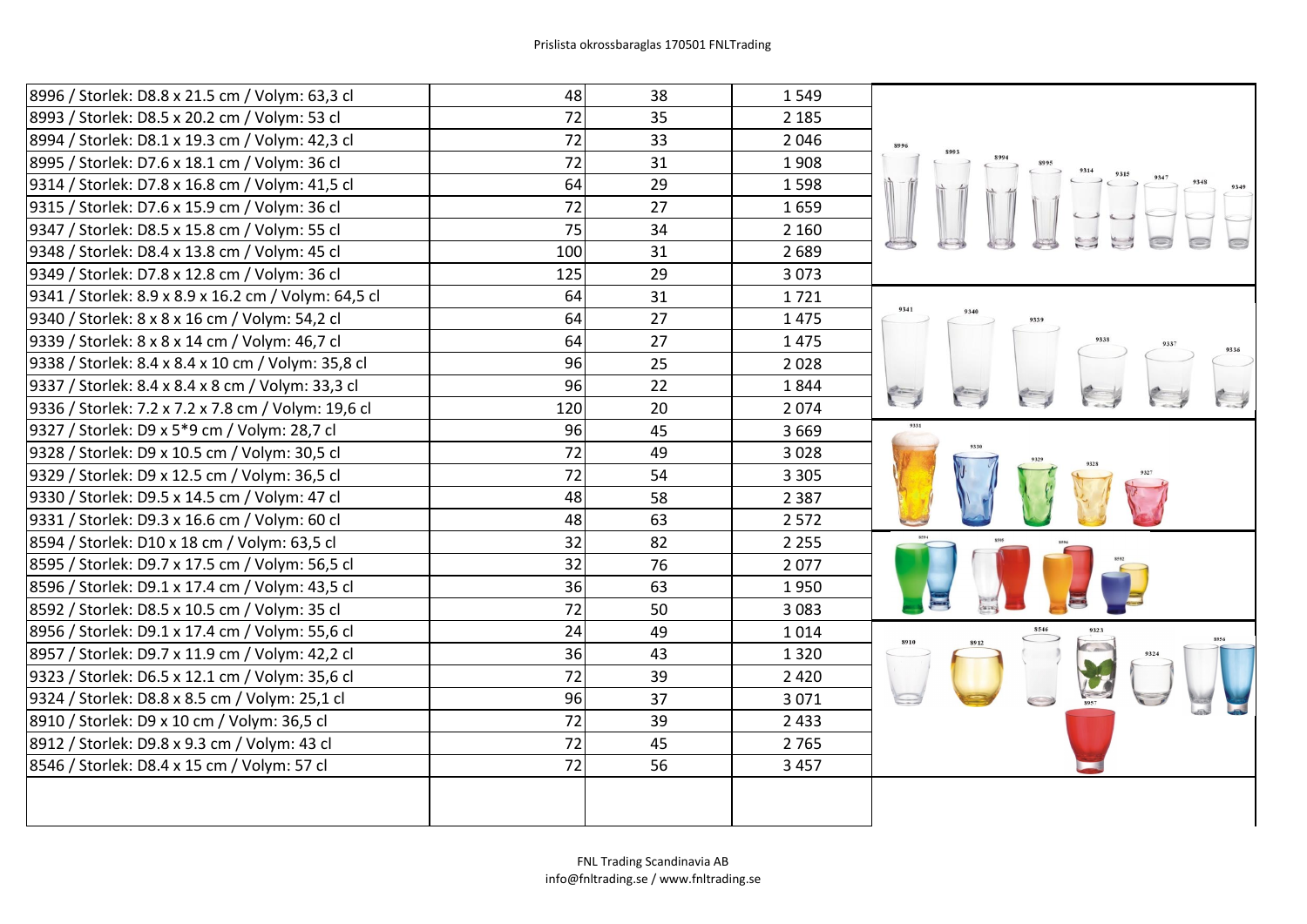| 8911 / Storlek: D8.9 x 18.4 cm / Volym: 70 cl   | 48              | 45 | 1844    | 8911<br>8522<br>Q8516 |
|-------------------------------------------------|-----------------|----|---------|-----------------------|
| 8516 / Storlek: D7.8 x 16 cm / Volym: 46 cl     | 72              | 33 | 2046    |                       |
| 8522 / Storlek: D8 x 13.5 cm / Volym: 35 cl     | 72              | 27 | 1673    |                       |
| 8538 / Storlek: D7.5 x 12.3 cm / Volym: 33 cl   | $\overline{72}$ | 25 | 1549    |                       |
| 8539 / Storlek: D8 x 9 cm / Volym: 27 cl        | 96              | 24 | 1936    |                       |
| 8947 / Storlek: D10 x 15 cm / Volym: 70,5 cl    | 64              | 36 | 1966    | 8947                  |
| 8948 / Storlek: D9.6 x 13.5 cm / Volym: 56 cl   | 64              | 32 | 1746    |                       |
| 8949 / Storlek: D9.6 x 11.5 cm / Volym: 48,7 cl | 72              | 31 | 1919    |                       |
| 8950 / Storlek: D9 x 9.5 cm / Volym: 36 cl      | 108             | 29 | 2 6 9 4 |                       |
| 8923 / Storlek: D9 x 17.4 cm / Volym: 66 cl     | 64              | 38 | 2 0 6 1 |                       |
| 8924 / Storlek: D8.5 x 14 cm / Volym: 48,5 cl   | 96              | 29 | 2 3 6 0 | 8923                  |
| 8925 / Storlek: D7.6 x 13.3 cm / Volym: 36 cl   | 72              | 24 | 1452    |                       |
| 8926 / Storlek: D8.4 x 12.8 cm / Volym: 42 cl   | 96              | 25 | 2083    |                       |
| 8927 / Storlek: D7.2 x 12.3 cm / Volym: 30 cl   | 144             | 20 | 2 4 8 9 |                       |
| 8928 / Storlek: D6.9 x 11.2 cm / Volym: 24,5 cl | 72              | 21 | 1 2 8 6 |                       |
| 8929 / Storlek: D8.7 x 10 cm / Volym: 37 cl     | 96              | 24 | 1954    |                       |
| 8500 / Storlek: D8 x 14.5 cm / Volym: 48 cl     | 72              | 31 | 1936    |                       |
| 8501 / Storlek: D7.2 x 12.5 cm / Volym: 37 cl   | 72              | 38 | 2 3 2 3 |                       |
| 8502 / Storlek: D7 x 11 cm / Volym: 29 cl       | 144             | 36 | 4 4 8 0 |                       |
| 8503 / Storlek: D6.6 x 10 cm / Volym: 23 cl     | 72              | 36 | 2 2 1 2 | Q8502                 |
| 8558 / Storlek: D6.6 x 9.9 cm / Volym: 50 cl    | 72              | 33 | 2057    |                       |
| 8559 / Storlek: D7 x 11 cm / Volym: 36 cl       | 72              | 38 | 2 3 2 3 |                       |
| 8560 / Storlek: D7.2 x 12.5 cm / Volym: 28 cl   | 72              | 36 | 2 2 4 0 |                       |
| 8561 / Storlek: D8 x 14.5 cm / Volym: 25 cl     | 72              | 36 | 2 2 1 2 |                       |
| 8951 / Storlek: D8.6 x 16.5 cm / Volym: 63,5 cl | 48              | 35 | 1447    |                       |
| 8952 / Storlek: D8 x 15 cm / Volym: 51,2 cl     | 72              | 31 | 1894    |                       |
| 8953 / Storlek: D8.3 x 10.5 cm / Volym: 38,5 cl | 72              | 29 | 1797    |                       |
| 8954 / Storlek: D7.5 x 12.1 cm / Volym: 36,6 cl | 72              | 29 | 1770    |                       |
| 8823 / Storlek: D7 x 10 cm / Volym: 28,5 cl     | 360             | 27 | 8 2 9 6 |                       |
| 8920 / Storlek: D9 x 18 cm / Volym: 71,5 cl     | 64              | 41 | 2 2 2 5 |                       |
|                                                 |                 |    |         |                       |
|                                                 |                 |    |         |                       |
|                                                 |                 |    |         |                       |
|                                                 |                 |    |         |                       |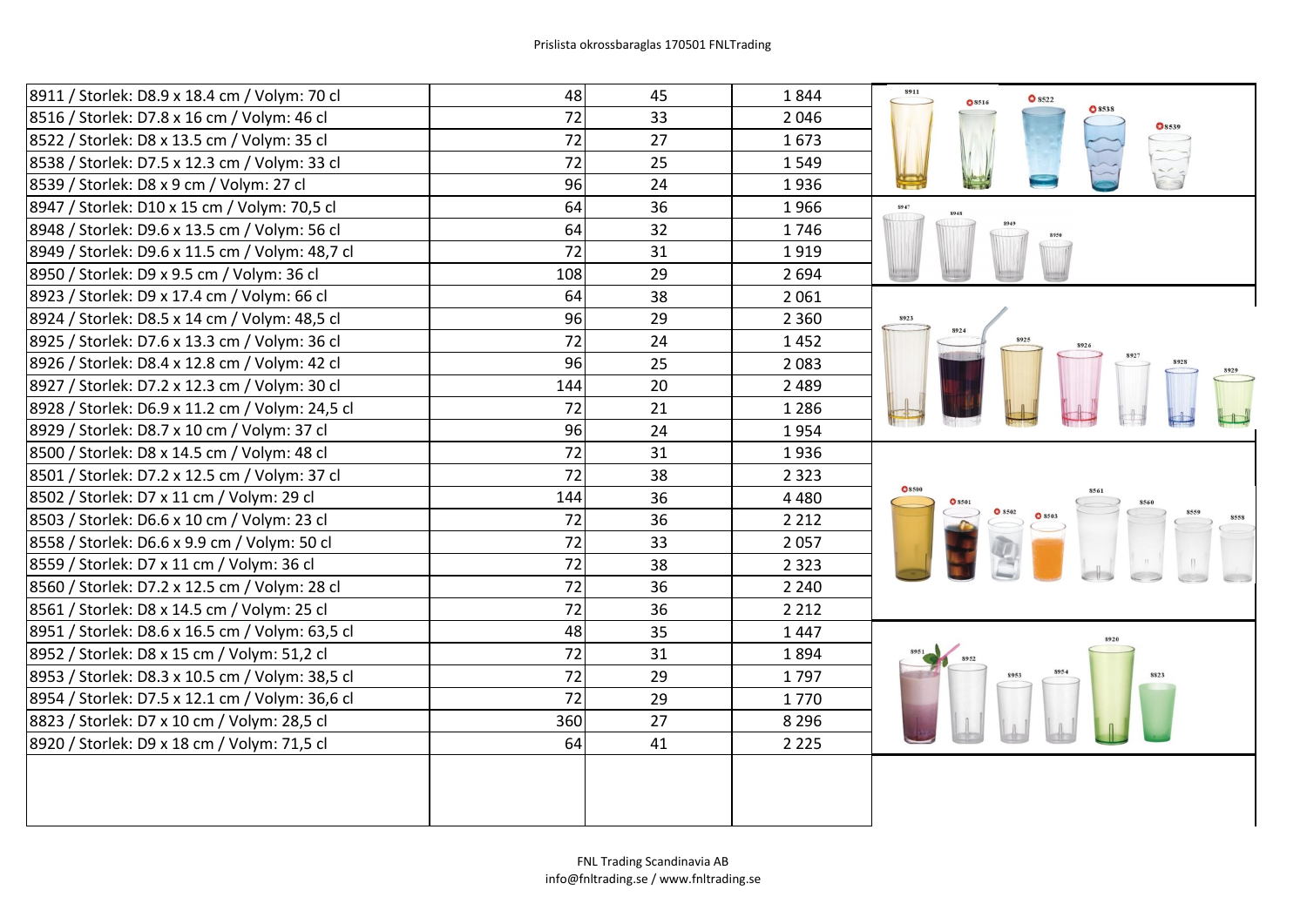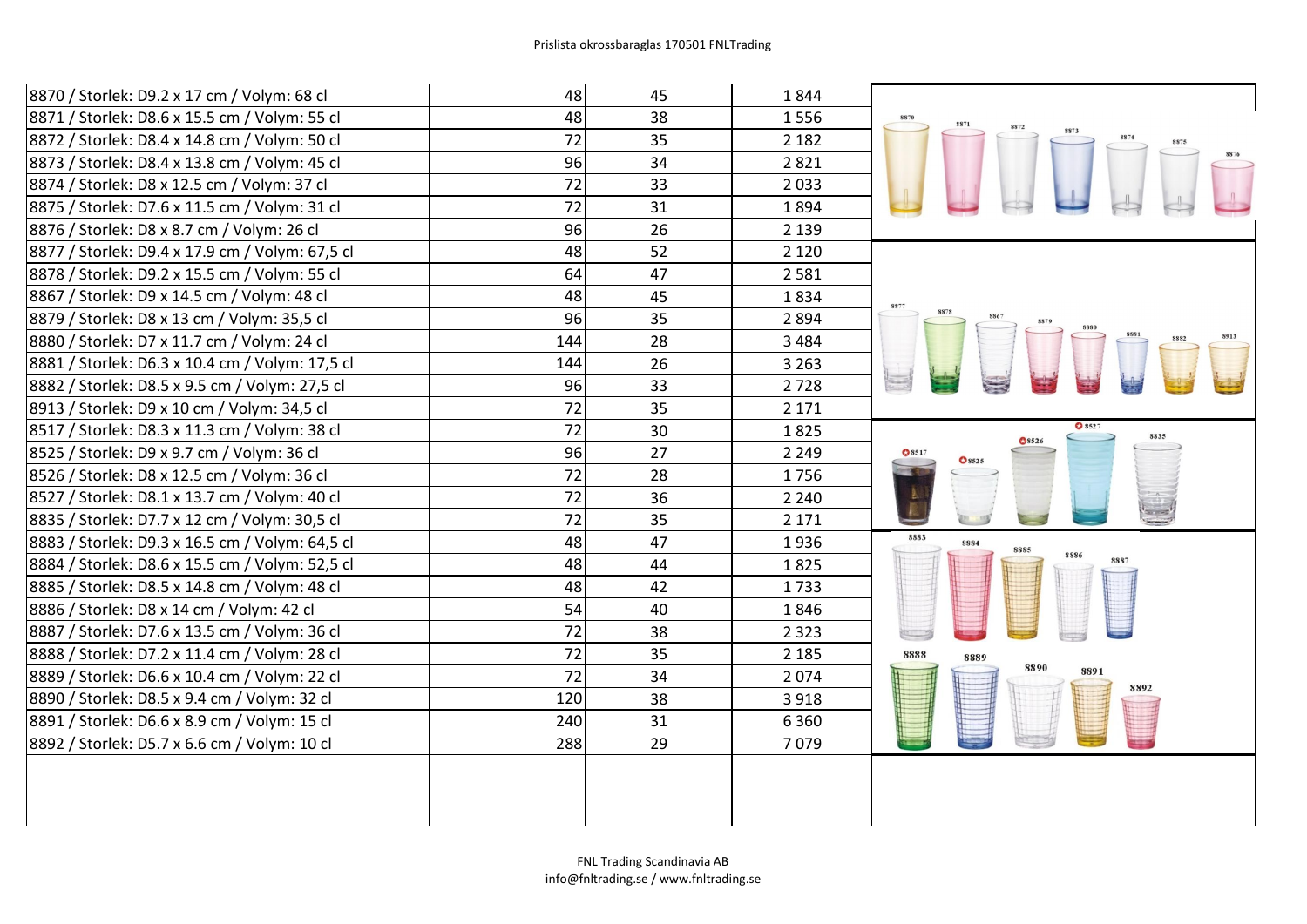| 8975 / Storlek: D8.4 x 18.7 cm / Volym: 33,3 cl | 96  | 31 | 2581    |                 |
|-------------------------------------------------|-----|----|---------|-----------------|
| 8976 / Storlek: D7.2 x 16 cm / Volym: 19,5 cl   | 96  | 25 | 2028    |                 |
| 8977 / Storlek: D5.9 x 23.3 cm / Volym: 25,3 cl | 96  | 29 | 2 3 6 0 |                 |
| 8978 / Storlek: D5.7 x 24.4 cm / Volym: 19,5 cl | 96  | 36 | 2950    | $\triangledown$ |
| 8979 / Storlek: D7.2 x 14.5 cm / Volym: 22 cl   | 72  | 37 | 2 2 8 1 |                 |
| 8980 / Storlek: D7.8 x 16 cm / Volym: 30,3 cl   | 72  | 32 | 1977    | $\sigma$        |
| 8981 / Storlek: D8.6 x 17.6 cm / Volym: 38,2 cl | 48  | 36 | 1475    |                 |
| 8982 / Storlek: D9.1 x 19.6 cm / Volym: 48,7 cl | 48  | 52 | 2 1 2 0 |                 |
| 8584 / Storlek: D7.8 x 18.8 cm / Volym: 30 cl   | 96  | 40 | 3 2 8 2 |                 |
| 8599 / Storlek: D5.5 x 14 cm / Volym: 14 cl     | 72  | 34 | 2088    |                 |
| 8858 / Storlek: D5 x 22 cm / Volym: 15 cl       | 96  | 24 | 1936    | 8858            |
| 8859 / Storlek: D4.7 x 16 cm / Volym: 22,5 cl   | 144 | 29 | 3 5 4 0 | 8859            |
| 9308 / Storlek: D7 x 14.4 cm / Volym: 19,2 cl   | 108 | 26 | 2 3 8 5 |                 |
| 9309 / Storlek: D7 x 13.5 cm / Volym: 20,3 cl   | 108 | 26 | 2 4 4 7 |                 |
| 9310 / Storlek: D8.4 x 18.7 cm / Volym: 39,2 cl | 72  | 41 | 2 5 5 8 |                 |
| 9311 / Storlek: D8.1 x 20.6 cm / Volym: 41,2 cl | 72  | 43 | 2627    |                 |
| 8582 / Storlek: D11. x *16.8 cm / Volym: 30 cl  | 48  | 25 | 1014    | 8582<br>8983    |
| 8983 / Storlek: D12. x *16.5 cm / Volym: 23 cl  | 48  | 28 | 1 1 5 2 |                 |
| 8590 / Storlek: D11. x *14.2 cm / Volym: 21 cl  | 48  | 33 | 1 3 5 5 |                 |
| 8581 / Storlek: D11. x *16.9 cm / Volym: 33 cl  | 48  | 27 | 1 1 0 6 |                 |
| 8860 / Storlek: D10 x 16.7 cm / Volym: 26,5 cl  | 72  | 31 | 1936    |                 |
| 8583 / Storlek: D8 x 21.2 cm / Volym: 28 cl     | 96  | 34 | 2 8 0 2 | 8583            |
| 8585 / Storlek: D8 x 24.5 cm / Volym: 49 cl     | 48  | 43 | 1770    |                 |
| 8336 / Storlek: D7 x 23.5 cm / Volym: 39,5 cl   | 96  | 38 | 3 0 9 7 |                 |
| 9325 / Storlek: D9 x 19.5 cm / Volym: 43 cl     | 64  | 41 | 2 2 7 4 |                 |
| 9326 / Storlek: D7.4 x 21.5 cm / Volym: 40,6 cl | 72  | 39 | 2 3 7 8 |                 |
| 8524 / Storlek: D8 x 19.1 cm / Volym: 45 cl     | 48  | 42 | 1742    |                 |
|                                                 |     |    |         |                 |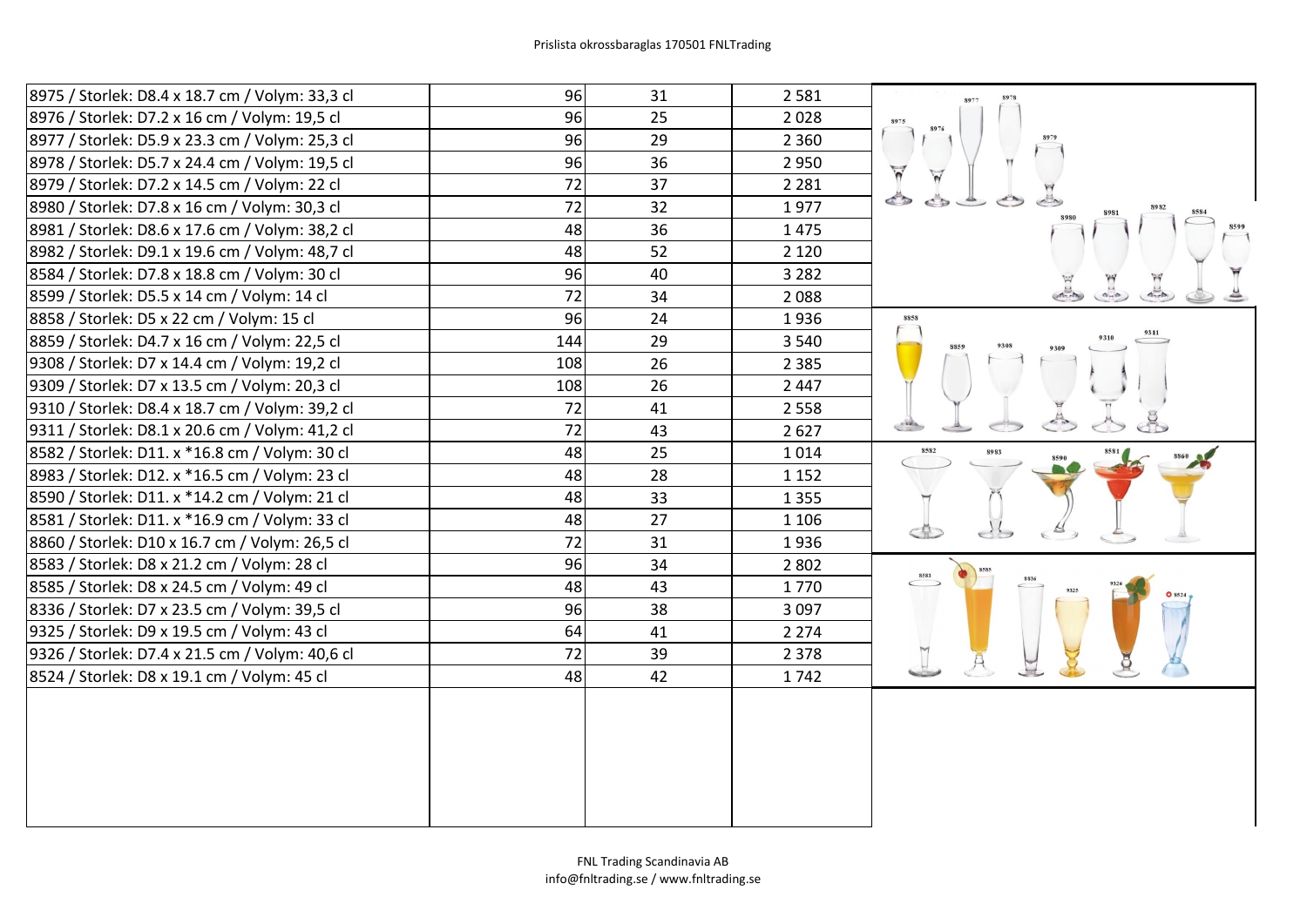| 8507 / Storlek: D7.4 x 13.8 cm / Volym: 37 cl           | 96              | 28 | 2 3 4 1 |                                                                                                                                                                                                                                                                                                                                                                                                                                                                        |
|---------------------------------------------------------|-----------------|----|---------|------------------------------------------------------------------------------------------------------------------------------------------------------------------------------------------------------------------------------------------------------------------------------------------------------------------------------------------------------------------------------------------------------------------------------------------------------------------------|
| 8510 / Storlek: D8.3 x 13 cm / Volym: 40 cl             | 72              | 35 | 2 1 7 1 | <b>C</b> 8534                                                                                                                                                                                                                                                                                                                                                                                                                                                          |
| 8511 / Storlek: D7.8 x 12.7 cm / Volym: 38 cl           | 72              | 31 | 1908    | Q8510<br><b>O</b> 8507<br>Q8511                                                                                                                                                                                                                                                                                                                                                                                                                                        |
| 8512 / Storlek: D7.1 x 12.5 cm / Volym: 20 cl           | 96              | 24 | 2 0 0 9 |                                                                                                                                                                                                                                                                                                                                                                                                                                                                        |
| 8534 / Storlek: D7 x 16.4 cm / Volym: 36 cl             | 72              | 29 | 1770    |                                                                                                                                                                                                                                                                                                                                                                                                                                                                        |
| 8816 / Storlek: D7.2 x 13.2 cm / Volym: 29 cl           | 72              | 26 | 1632    |                                                                                                                                                                                                                                                                                                                                                                                                                                                                        |
| 8817 / Storlek: D8.3 x 15 cm / Volym: 43 cl             | 36              | 36 | 1 0 9 9 |                                                                                                                                                                                                                                                                                                                                                                                                                                                                        |
| 8515 / Storlek: D8 x 18 cm / Volym: 50 cl               | 72              | 38 | 2 3 2 3 |                                                                                                                                                                                                                                                                                                                                                                                                                                                                        |
| 8533 / Storlek: D8 x 18 cm / Volym: 31 cl               | 72              | 24 | 1466    | <b>O</b> 8515<br><b>C</b> 8533                                                                                                                                                                                                                                                                                                                                                                                                                                         |
| 8593 / Storlek: D9 x 20 cm / Volym: 45 cl               | 48              | 42 | 1715    |                                                                                                                                                                                                                                                                                                                                                                                                                                                                        |
| 8938 / Storlek: D8.5 x 19 cm / Volym: 41,3 cl           | 48              | 34 | 1 3 8 3 |                                                                                                                                                                                                                                                                                                                                                                                                                                                                        |
| 8939 / Storlek: D8 x 17 cm / Volym: 33,8 cl             | $\overline{72}$ | 28 | 1742    |                                                                                                                                                                                                                                                                                                                                                                                                                                                                        |
| 8940 / Storlek: D6.7 x 13.1 cm / Volym: 17,5 cl         | 72              | 22 | 1 3 6 9 |                                                                                                                                                                                                                                                                                                                                                                                                                                                                        |
| 8958 / Storlek: D7.7 x 21.9 cm / Volym: 43,5 cl         | 36              | 35 | 1 0 9 2 |                                                                                                                                                                                                                                                                                                                                                                                                                                                                        |
| 8579 / Storlek: 8.7 x 14 x 17.4 cm / Volym: 65 cl       | 48              | 90 | 3687    |                                                                                                                                                                                                                                                                                                                                                                                                                                                                        |
| 8580 / Storlek: 8.3 x 12.7 x 15.8 cm / Volym: 50 cl     | $\frac{1}{72}$  | 78 | 4839    |                                                                                                                                                                                                                                                                                                                                                                                                                                                                        |
| 8818 / Storlek: 12.5 x x 8.4 x 17.6 cm / Volym: 49,5 cl | 48              | 68 | 2 8 0 2 |                                                                                                                                                                                                                                                                                                                                                                                                                                                                        |
| 8819 / Storlek: 12.2 x x 8 x 17 cm / Volym: 43 cl       | 48              | 61 | 2 5 2 6 |                                                                                                                                                                                                                                                                                                                                                                                                                                                                        |
| 8598 / Storlek: 11.6 x x 7.6 x 14.2 cm / Volym: 36 cl   | 72              | 69 | 4 2 5 9 |                                                                                                                                                                                                                                                                                                                                                                                                                                                                        |
| 8597 / Storlek: 12.9 x x 8.5 x 15.8 cm / Volym: 51 cl   | 32              | 80 | 2 1 9 4 |                                                                                                                                                                                                                                                                                                                                                                                                                                                                        |
| 8962 / Storlek: 10.7 x x 7.4 x 10.8 cm / Volym: 26,6 cl | 70              | 47 | 2823    |                                                                                                                                                                                                                                                                                                                                                                                                                                                                        |
| 8974 / Storlek: D4.5 x 4.5 cm / Volym: 2,5 cl           | 576             | 20 | 9734    | $\begin{array}{c}\n\begin{array}{ccc}\n\text{374} & \text{386} \\ \hline\n\end{array} & \begin{array}{ccc}\n\text{386} & \text{386} \\ \hline\n\end{array} & \begin{array}{ccc}\n\text{386} & \text{386} \\ \hline\n\end{array} & \begin{array}{ccc}\n\text{386} & \text{386} \\ \hline\n\end{array} & \begin{array}{ccc}\n\text{386} & \text{386} \\ \hline\n\end{array} & \begin{array}{ccc}\n\text{386} & \text{386} \\ \hline\n\end{array} & \begin{array}{ccc}\n$ |
| 9312 / Storlek: 9.2 x 12.9 x13 cm / Volym: 48 cl        | 72              | 69 | 4 2 8 6 |                                                                                                                                                                                                                                                                                                                                                                                                                                                                        |
| 9313 / Storlek: 9.1 x 12.8 x 13 cm / Volym: 50 cl       | 72              | 76 | 4701    |                                                                                                                                                                                                                                                                                                                                                                                                                                                                        |
| 9335 / Storlek: 10.6 x x 7.8 x 11.2 cm / Volym: 31 cl   | 72              | 26 | 1618    |                                                                                                                                                                                                                                                                                                                                                                                                                                                                        |
| 8824 / Storlek: D8.7 x 9.5 cm / Volym: 28 cl            | 72              | 36 | 2 2 4 0 | 8000                                                                                                                                                                                                                                                                                                                                                                                                                                                                   |
| 8825 / Storlek: D7.5 x 8.5 cm / Volym: 18 cl            | 96              | 29 | 2 3 9 7 | 8998<br>8824<br>8997                                                                                                                                                                                                                                                                                                                                                                                                                                                   |
| 8826 / Storlek: D6.3 x 6.7 cm / Volym: 10,5 cl          | 216             | 21 | 3 9 4 1 |                                                                                                                                                                                                                                                                                                                                                                                                                                                                        |
| 8997 / Storlek: D12 x 11.7 cm / Volym: 39,8 cl          | 64              | 38 | 2089    |                                                                                                                                                                                                                                                                                                                                                                                                                                                                        |
| 8998 / Storlek: D9.8 x 11.7 cm / Volym: 27 cl           | 108             | 36 | 3 3 1 8 |                                                                                                                                                                                                                                                                                                                                                                                                                                                                        |
| 8999 / Storlek: D12 x 13.5 cm / Volym: 39,8 cl          | 72              | 38 | 2 3 5 1 |                                                                                                                                                                                                                                                                                                                                                                                                                                                                        |
|                                                         |                 |    |         |                                                                                                                                                                                                                                                                                                                                                                                                                                                                        |
|                                                         |                 |    |         |                                                                                                                                                                                                                                                                                                                                                                                                                                                                        |
|                                                         |                 |    |         |                                                                                                                                                                                                                                                                                                                                                                                                                                                                        |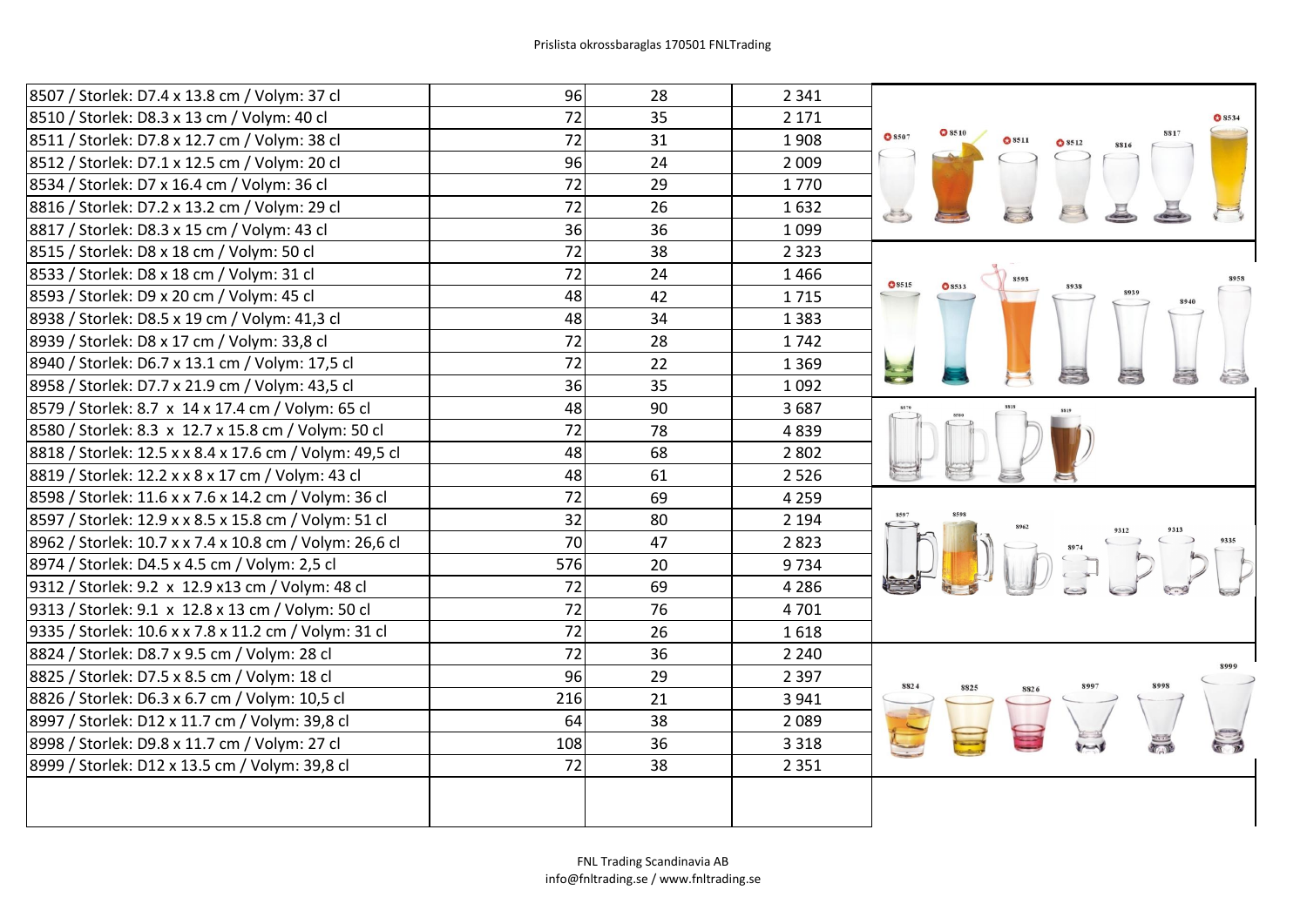| 8861 / Storlek: D7.9 x 14.3 cm / Volym: 36,5 cl | 72  | 22 | 1 3 5 5 | 8861<br>8862                         |
|-------------------------------------------------|-----|----|---------|--------------------------------------|
| 8862 / Storlek: D7.6 x 12.3 cm / Volym: 30 cl   | 72  | 16 | 968     |                                      |
| 8863 / Storlek: D9.5 x 9.8 cm / Volym: 32 cl    | 72  | 17 | 1037    |                                      |
| 8864 / Storlek: D8.5 x 8.9 cm / Volym: 26,5 cl  | 96  | 15 | 1 2 5 4 |                                      |
| 8587 / Storlek: D7 x 12.5 cm / Volym: 30 cl     | 96  | 18 | 1475    |                                      |
| 8588 / Storlek: D8 x 14.3 cm / Volym: 44 cl     | 72  | 25 | 1521    |                                      |
| 8589 / Storlek: D8.8 x 15.8 cm / Volym: 59 cl   | 48  | 36 | 1475    |                                      |
| 8901 / Storlek: D8.9 x 15.8 cm / Volym: 59 cl   | 64  | 36 | 1966    |                                      |
| 8902 / Storlek: D8 x 14.4 cm / Volym: 45 cl     | 72  | 26 | 1604    | ⋹⋺<br>$\leftarrow$                   |
| 8935 / Storlek: D8.7 x 13.1 cm / Volym: 41 cl   | 72  | 30 | 1880    |                                      |
| 8936 / Storlek: D7.4 x 12 cm / Volym: 27,8 cl   | 108 | 26 | 2 4 4 7 | 9332<br>8935<br>9333<br>8936<br>9334 |
| 8937 / Storlek: D6.8 x 10.1 cm / Volym: 19,5 cl | 72  | 23 | 1410    |                                      |
| 9332 / Storlek: D9.1 x 15 cm / Volym: 43,4 cl   | 64  | 31 | 1721    |                                      |
| 9333 / Storlek: D8.5 x 14 cm / Volym: 35 cl     | 64  | 28 | 1524    |                                      |
| 9334 / Storlek: D7.9 x 13 cm / Volym: 27,5 cl   | 96  | 26 | 2 1 2 0 | E.                                   |
| 8837 / Storlek: D8 x 14 cm / Volym: 37,5 cl     | 72  | 29 | 1770    |                                      |
| 8838 / Storlek: D8.5 x 12 cm / Volym: 36 cl     | 48  | 25 | 1014    | 8837                                 |
| 8839 / Storlek: D9 x 10 cm / Volym: 33 cl       | 72  | 24 | 1452    |                                      |
| 8840 / Storlek: D8.5 x 9 cm / Volym: 26,5 cl    | 108 | 21 | 1908    |                                      |
| 8841 / Storlek: D8.4 x 8.5 cm / Volym: 25 cl    | 72  | 20 | 1 2 3 1 |                                      |
| 8842 / Storlek: D7.8 x 8 cm / Volym: 21 cl      | 72  | 19 | 1 1 6 1 |                                      |
| 8843 / Storlek: D7 x 7 cm / Volym: 14,5 cl      | 128 | 17 | 1819    |                                      |
| 8921 / Storlek: D6.8 x 17.8 cm / Volym: 47 cl   | 72  | 40 | 2 4 8 9 | 8921                                 |
| 8922 / Storlek: D6.7 x 15.8 cm / Volym: 36 cl   | 72  | 25 | 1521    |                                      |
| 8856 / Storlek: D7.5 x 15.5 cm / Volym: 54,5 cl | 72  | 40 | 2 4 7 5 |                                      |
| 8857 / Storlek: D6.5 x 13.5 cm / Volym: 33,5 cl | 72  | 35 | 2 1 8 5 |                                      |
| 8591 / Storlek: D7.2 x 13.5 cm / Volym: 45 cl   | 72  | 36 | 2 2 1 2 |                                      |
| 8555 / Storlek: D4.5 x 6.5 cm / Volym: 10 cl    | 288 | 9  | 2 2 1 2 |                                      |
| 8821 / Storlek: D9 x 16 cm / Volym: 55 cl       | 36  | 40 | 1 2 4 4 | 8821                                 |
| 8820 / Storlek: D8.5 x 14.5 cm / Volym: 46 cl   | 72  | 37 | 2 2 9 5 |                                      |
| 8822 / Storlek: D9 x 11 cm / Volym: 46 cl       | 96  | 37 | 3 0 6 0 | $\subseteq$                          |
|                                                 |     |    |         |                                      |
|                                                 |     |    |         |                                      |
|                                                 |     |    |         |                                      |